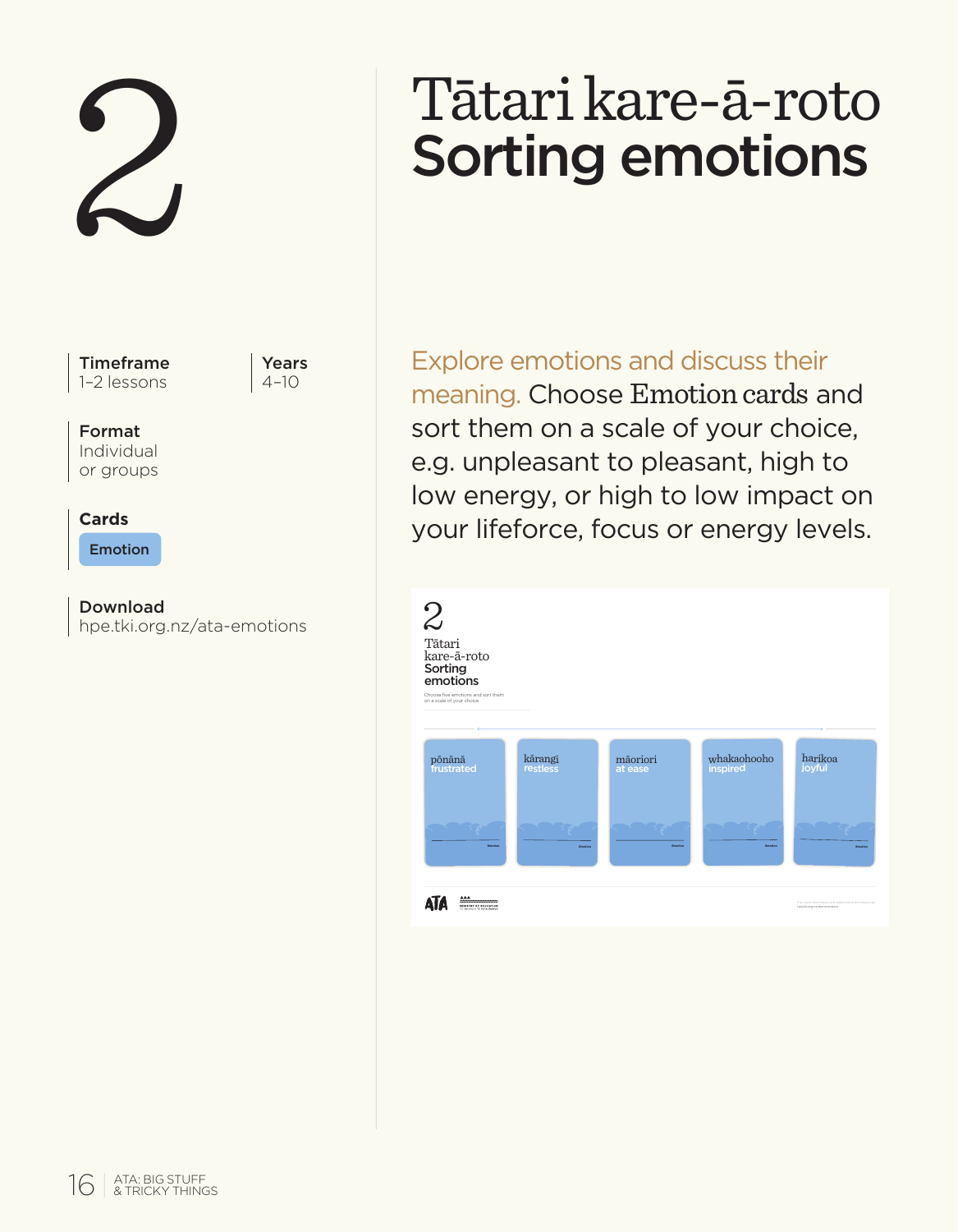#### Learners will not a set of the Next steps

- Have a deeper understanding of emotions, feelings and moods.
- Build their vocabulary.
- Explore and discuss different perspectives on emotions.
- Develop empathy and insight into their own and others' emotions.
- Develop confidence in expressing their emotions.

## Ways to use the resource

- Change the scale you are sorting by and discuss what has changed and why.
- Take a large set of (curated) Emotion cards and work as a group to place them on a scale of your choice.
- Use the base activity, or try the Game of emotions gameplay.

- Discuss emotions as part of the Developing strategies activity.
- Emotion cards can be linked to other existing social and emotional resources and frameworks, e.g. Zones of Regulation™.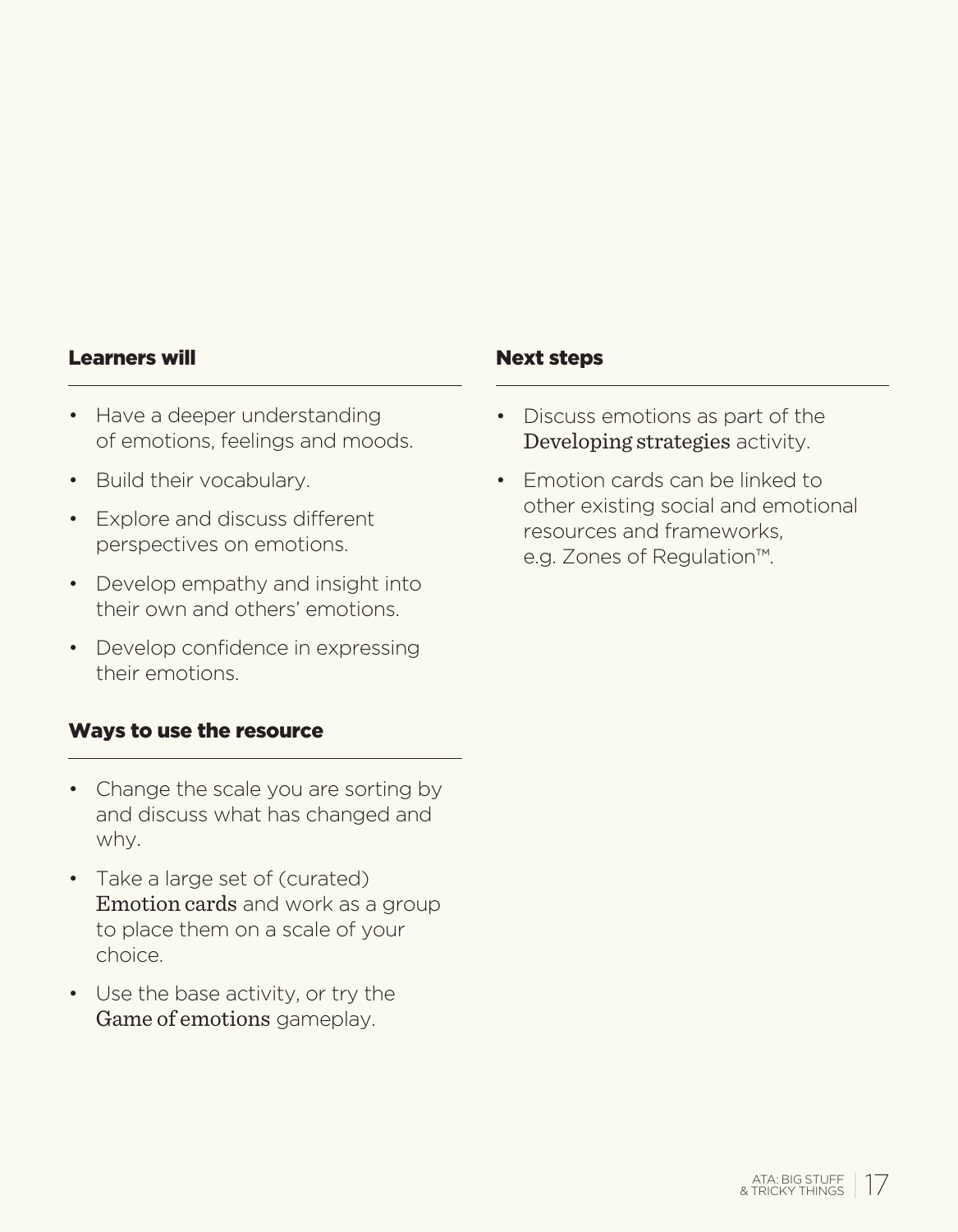#### What you will need



# Emotion cards Sorting emotions activity sheet:

One per person/group (not needed for game)



#### Set up

#### 1. Prepare cards

Add or remove Emotion cards to suit the needs, interests, age or developmental stage of learners.

# 2. Prepare activity sheets

Print or photocopy one Sorting emotions activity sheet for each person or group.